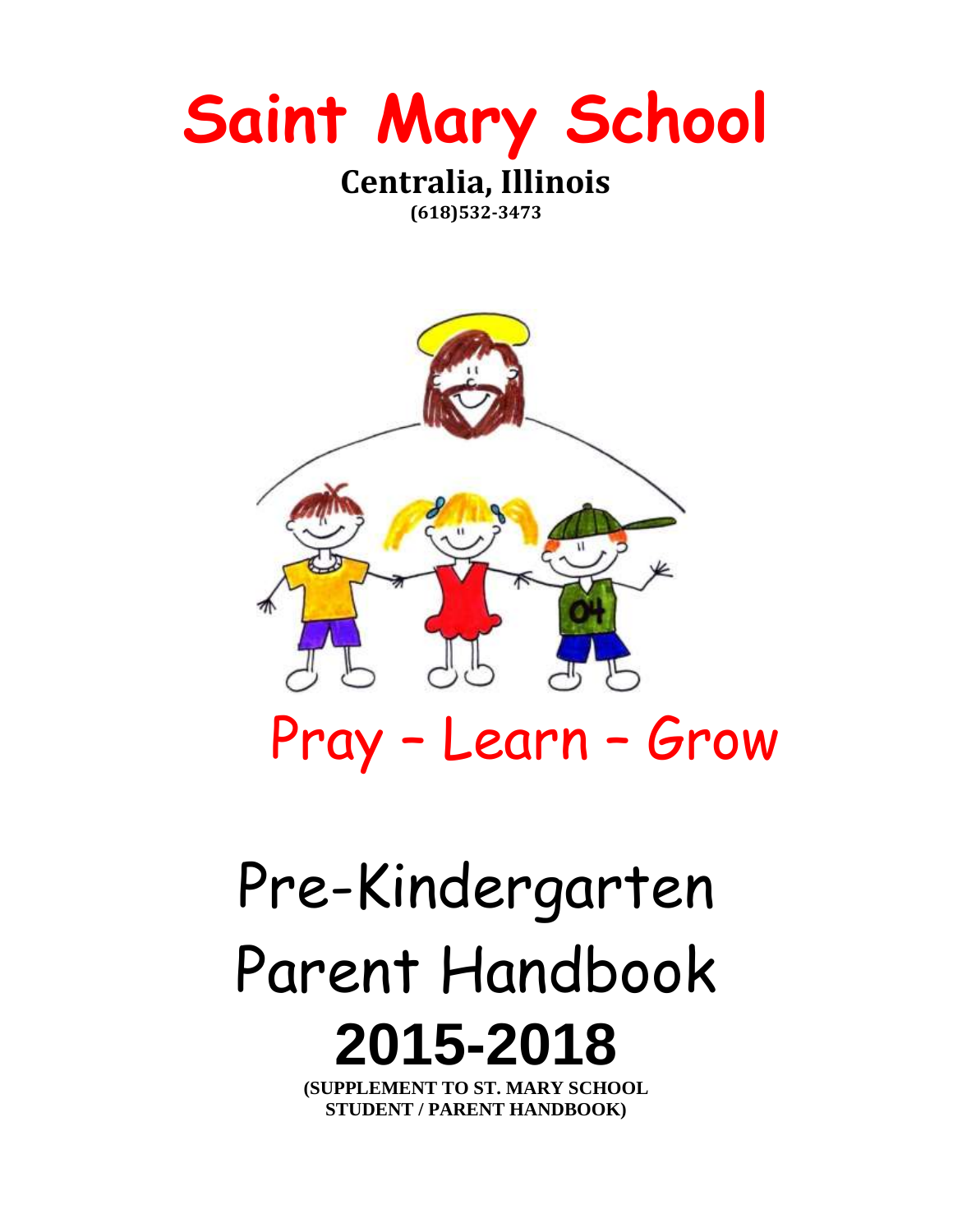# **~~ OUR PHILOSOPHY ~~**

In conjunction with the mission of St. Mary School, it is the purpose of our prekindergarten program to provide a loving, caring place where the children enrolled may grow and become more aware of him/herself and the world.

We encourage the development of a positive self-image through developmentally appropriate activities. A positive self-image encompassing the physical, emotional, intellectual, social and spiritual growth is fostered and enhanced as a child creatively expresses him/herself through drama, music, art and play. We believe children learn through exploring their environment, as well as interacting socially in a group setting. We believe these activities will encourage a love of learning through play. A love of learning insures a successful journey through the world of education.

# **~~ GENERAL INFORMATION ~~**

The pre-kindergarten operates as a service – offering parents an on-site quality program for children 3 and 4 years of age. It operates under the principal of St. Mary School but is expected to be financially independent.

# **ADMISSION**

Children must be 3-years of age for 3-year-PK and 4-years of age for 4-year-PK by September 1 as well as be potty-trained for admission to St. Mary Pre-kindergarten. Upon admission, application forms and a medical form must be completed. The medical form includes updated immunizations, completed physical exam (signed by a physician) and a current TB skin test. The State of Illinois also requires a lead-screening test as well as a Chicken Pox Vaccine.

# **BIRTHDAYS**

We will celebrate birthdays. For those children born in the summer months when our pre-kindergarten is not in session, you may wish to celebrate their half-birthdays during the pre-kindergarten year. In this way, every child will have a special day in which he/she can bring in a treat if he/she chooses to do so to share with the class. Parents are responsible for bringing attention to the half-birthday date if you wish to celebrate this birthday.

#### **CALENDAR**

The first day for pre-kindergarten will usually be the first school day of school. Basically, the preschool calendar will follow the St. Mary School calendar.

#### **CURRICULUM**

During these formative years behavior patterns, value systems, and attitudes toward mastery and knowledge take root. The curriculum will develop many areas of learning: spiritual and social, communication arts, expressive arts, physical skills and wellness, along with learning through discovery.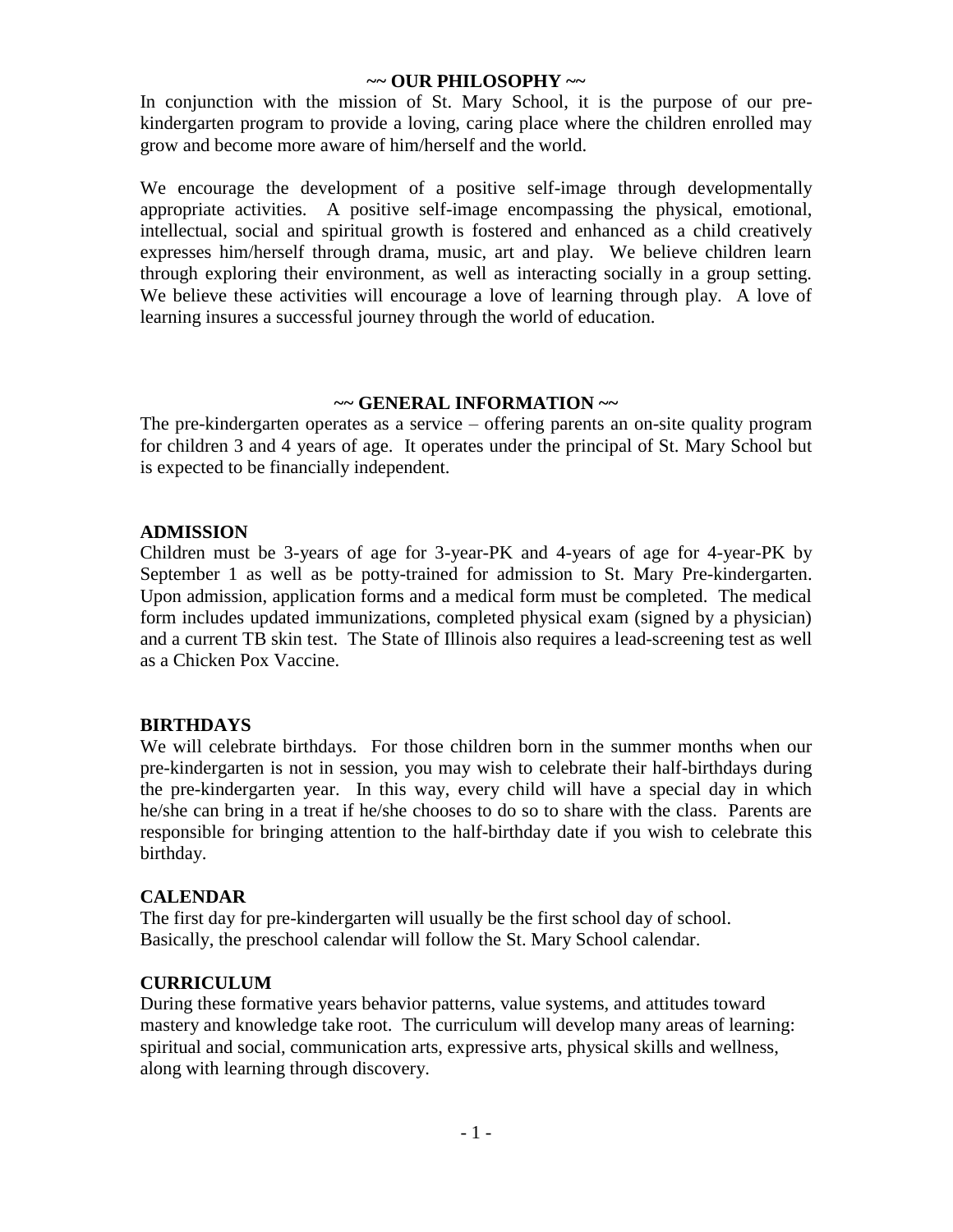# **DISCIPLINE POLICY**

A copy and explanation of the discipline policy for pre-kindergarten will be sent home with each student at the beginning of the school year. Basically, Prevention, Intervention/Redirection are methods used. Parents will be updated on a child's behavior.

# **DRESS CODE**

Simple, practical play clothes with tennis shoes are most appropriate for an active day at school. However, you may choose to follow the St. Mary School Uniform code for all students grade K through grade 8. Please dress your child for the weather. We will have outside play periods as part of our program, weather permitting. Please have a change of clothes at school for accidents. See St. Mary School Student / Parent Handbook under Regular Clothes Days, Uniform / Dress Code, and Appendix D for further information.

# **DROP OFF / PICK UP**

• See St. Mary School Student / Parent Handbook. Please Note: Children in the half day session are to be picked up on Maple Street.

# **FEES / TUITION / WITHDRAWAL**

Registration / Material / Snack Fee (per child) is separate from tuition and is due at the time of registration.  $$230.00$  per child =

- \$50.00 registration fee (non-transferable, non-refundable)
- + \$150.00 material fee
- $+$  \$30.00 snack fee

Pre-kindergarten for 3 and 4-year-olds: Tuition is \$225 per month for half-day attendance while full-day attendance is \$325 per month.

Since the pre-kindergarten is self-supporting, it is important that payments are made on time. Payments are made each month using payment booklets, with the first payment due in August, and the final payment during the month of April. There are no deductions for illness or for months with free days. If for any reason, you need to withdraw your child from the pre-kindergarten program, at least **a two-week notice in writing** is required.

#### **FIELD TRIPS**

When field trips are planned, a permission slip will be provided for you to sign prior to the scheduled trip. A child will not be permitted to go on any trip if the official permission slip is not returned by the date of the trip. Parents are encouraged to chaperone on field trips. Please note that any parent who chaperones will need to have a completed Volunteer Form and Driver's Insurance Form as well as attend the Child Protection Training required by the Diocese of Belleville. Information about this training is included in the weekly newsletters.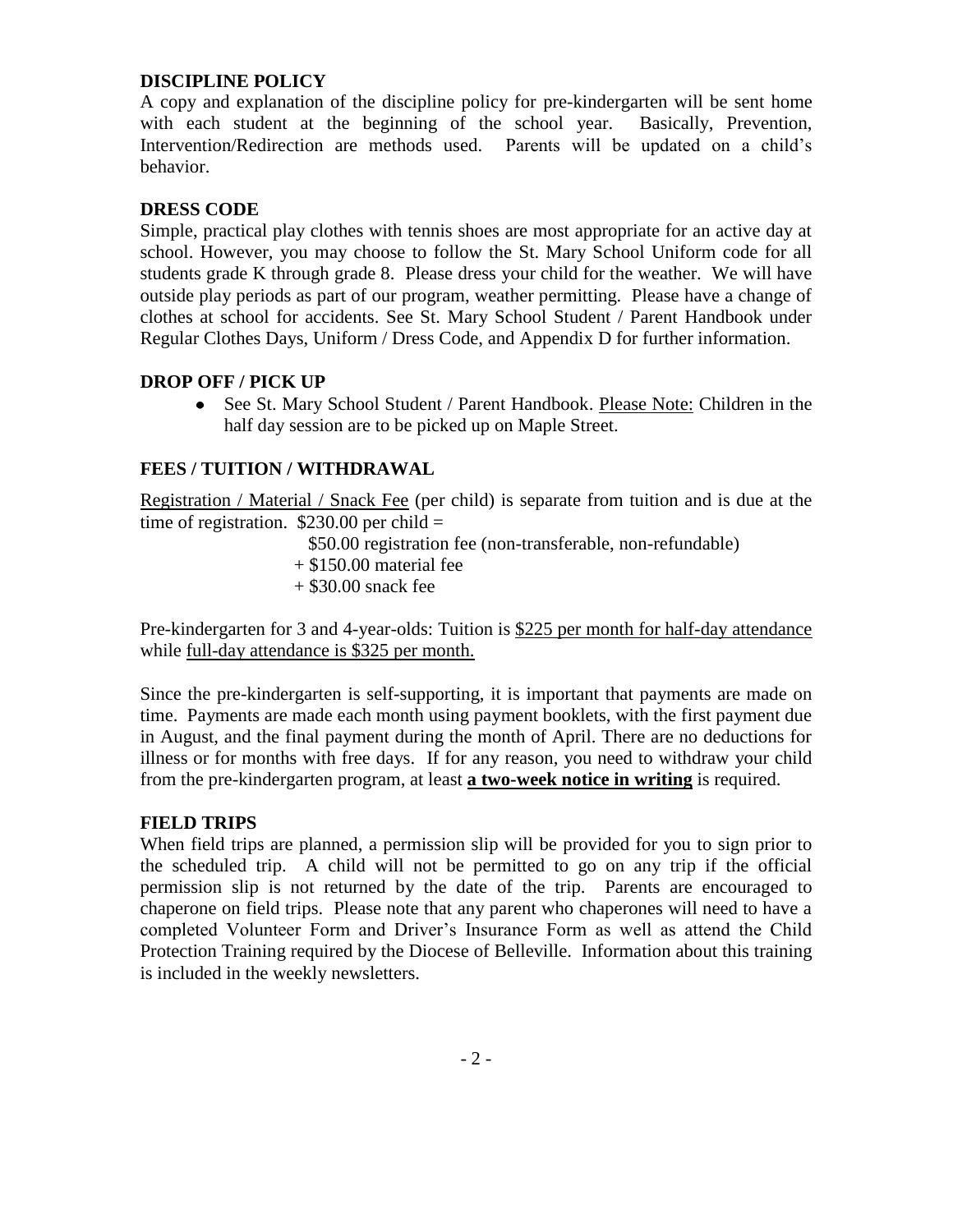# **FUNDRAISERS**

Parents/legal guardians of Pre-K students are on a voluntary basis to help with all approved fundraisers of St. Mary School. The fundraisers are organized during the Parent-Teacher Organization Meeting.

# **HEALTH / SAFETY**

St. Mary School aims to protect the health of each child as well as the health of the entire group. Therefore, each child needs to have the following filed in the school office by the first day of school:

- Registration and Emergency Information Form
- Illinois State School Physical Form (signed and dated by both the physician and parents)
- Volunteer Form (if applicable)
- Proof of Medical Insurance Form

Parents are requested not to send their child to school if within the preceding 24 hours he/she had shown signs of illness such as rash, fever, vomiting, diarrhea, sore throat, harsh cough or a temperature above  $100^{\circ}$  F. If a child appears ill upon arrival at school, he/she will be sent home.

When your child is going to be absent for any reason, the parent / guardian must call the school office (532-3473) by 9:00 a.m. A written note explaining the absence for any reason must be submitted to the school office upon the child's return to school.

Parents should also notify the office when a child has had any exposure to contagious diseases outside the school, such as chicken pox or measles.

When a child appears to need immediate medical attention, the following steps are taken:

- 1. Every attempt will be made to contact the parent / guardian using the "Emergency Contact Phone Number During School Hours:" as stated on the FAMILY REGISTRATION & EMERGENCY INFORMATION form on file in the school office.
- 2. If the parent / guardian cannot be reached, the office will then attempt to contact one of the individuals listed on the FAMILY REGISTRATION & EMERGENCY INFORMATION form to whom you have given consent of temporary care of your child in the event that you cannot be reached.
- 3. If all attempts to contact a parent or guardian fail, the school will call the physician indicated on the FAMILY REGISTRATION & EMERGENCY INFORMATION form and follow his/her instructions.
- 4. If it is impossible to contact this physician, the school will make whatever arrangements they deem necessary.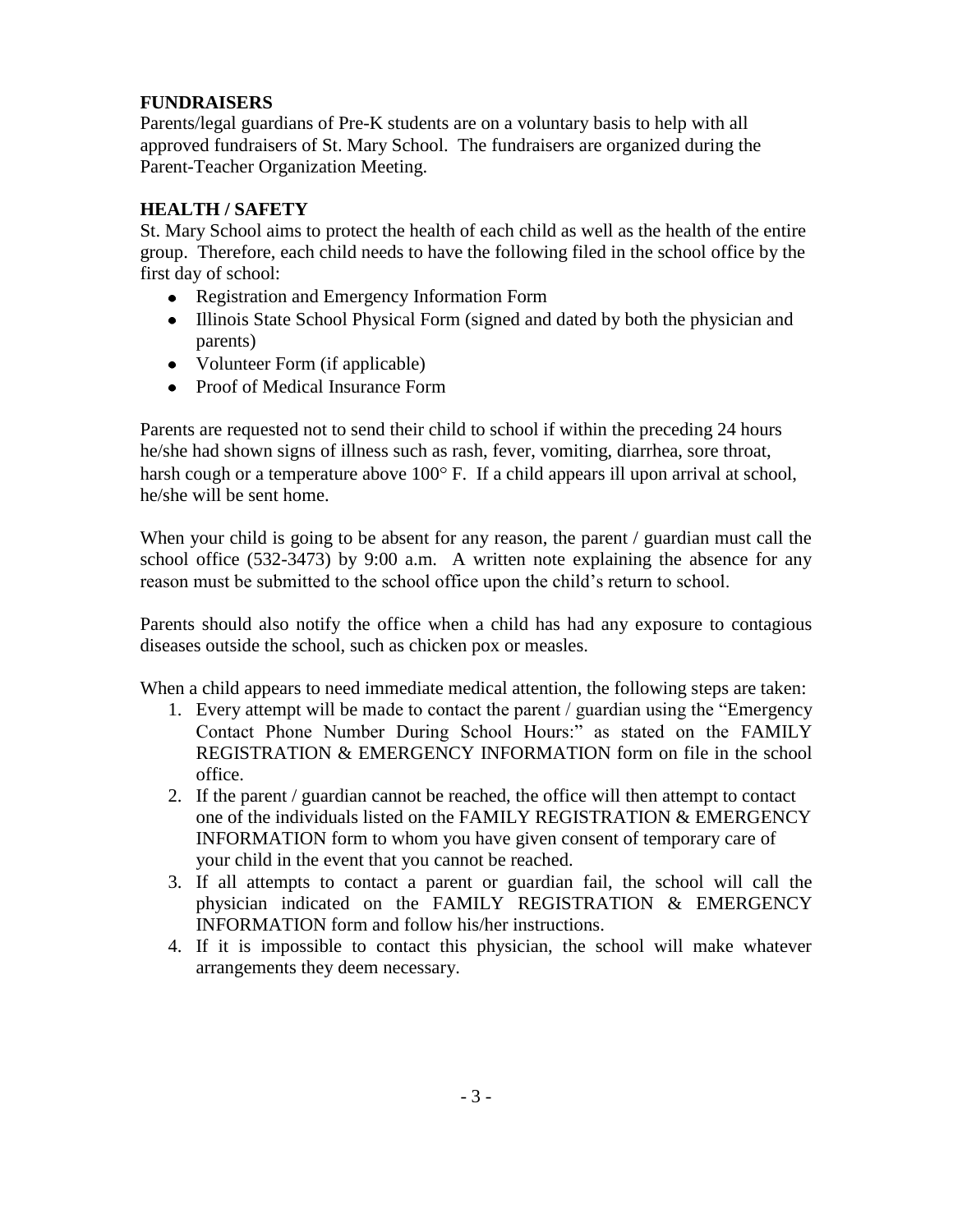# **INSURANCE**

Diocesan policy now requires that all students have insurance coverage, and parents must sign a statement to this effect at the start of each school year. Students whose parents refuse to sign the diocesan statement concerning proof of private coverage and release of liability, or who refuse to purchase school insurance will not be accepted at St. Mary School.

School insurance is available for all students. Applications will be available at the beginning of the school year. This insurance will provide adequate coverage if a student is not covered by the parent's insurance.

# **INTERNAL REPORTING PROCEDURE**

Every attempt should be made to solve problems at the most immediate level of concern, i.e. by the person most directly involved in the problem. Individuals with a concern should speak with the teacher first, then the principal, and finally the pastor. When this line of authority and appeal is followed and respected by all, a true spirit of cooperation will be developed. No one shall exceed the limits of the authority established for each stage of the appeal.

# **MONEY**

Whenever children are required to bring money to school, checks are preferred. Any money sent to school should be enclosed in an envelope with the amount, name of the child and what the payment is for written on the front.

**It is important that all money brought to school be enclosed in a labeled envelope.**

# **PARENT INVOLVEMENT – St. Mary School Parent - Teacher Organization**

(Pre-K parents are welcome to join and assist this school organization)

The objective of St. Mary School Parent Organization is to enhance the educational development of students by:

- 1. Providing a forum which the parents/legal guardians and teachers can express ideas to help direct the education of their children;
- 2. Promoting an atmosphere of mutual trust and confidence between parents/legal guardians, faculty, administration, the School Board, and the parish;
- 3. Fostering and encouraging a spirit of faith and self-esteem in the members as well as the students;
- 4. Providing parent education;
- 5. Participating in fundraising activities.

# **PARENT HELPERS / VOLUNTEERS**

Parents are very important in a successful school program. You are encouraged to help in the following ways: classroom aide, field trip chaperone, sharing a skill / talent, cutting, making games, sewing, etc. Please note that all volunteers are required to complete a Diocesan Volunteer Form and attend the Child Protection Training.

# **REPORTING PROGRESS**

Mid-Quarter Progress Reports will be given at each mid-quarter. Parent conferences to report progress are required at the time of the first report card, which will be given out after the first quarter – around the end of October. Report Cards will be sent home with the students at the end of the second, third and fourth quarters.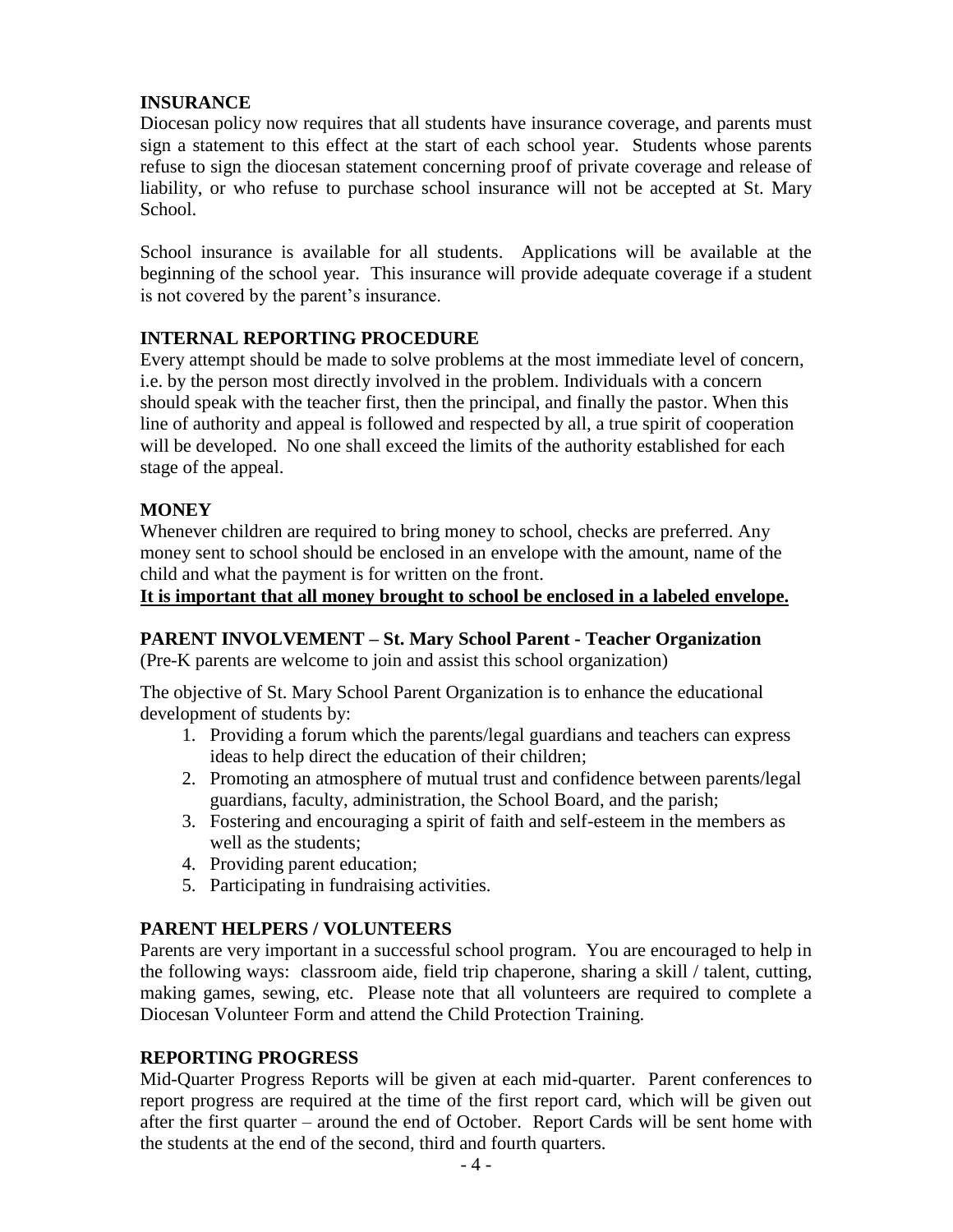# **SCHEDULE**

Half-Day Session: Session will be held from 8:15 a.m. until 11:15 a.m. – Monday through Friday. A student may stay for lunch service (with prior notification) and recess and be picked up at 12:00 noon. Early pick-up is to be on Maple Street.

Full-Day Session: Session will be held from 8:15 a.m. until 3:00 p.m. – Monday through Friday.

The Pre K program will follow the St. Mary School calendar, any early dismissal days, and holidays as noted.

# **SCHOOL CLOSINGS**

You will be notified of school closing due to bad weather or any other reason through the SchoolReach telephone system. The information will also be broadcast on the following radio stations: WJBD (100.1 FM) and WRXX (95.3 FM) as well as KSDK channel 5. In case weather necessitates an early school closing, the closing will be announced in the same manner. Many times St. Mary School will follow the closing of the Centralia City Schools, but this may NOT ALWAYS be the case, especially since we do not use a busing system.

#### **SNACKS**

The \$30.00 fee paid with the registration is for nutritious snacks for the class. The school will purchase these. By providing nutritious snacks at school, we set the stage for a social atmosphere in which children learn the importance of healthy food habits. If your child is on a special diet or has any food allergies, please notify the school office as well as the teacher.

#### **~~ GOALS AND OBJECTIVES ~~**

#### A. State of Purpose

The St. Mary School Program has been created to provide exciting, stimulating learning experiences for your children ages 3 years or 4 years old by September 1. The developmentally designed program seeks to encourage each learner to develop emotionally, socially, physically, and academically within a Catholic school atmosphere.

#### B. Goals

The program seeks to instill in each child a sense of personal identity, healthy self – esteem, and a growing awareness of the people in his / her world as well as helping the child to approach learning and living with an eager, spirited, creative outlook. Each child will be given opportunities and experiences which will encourage him / her to think creatively, use all of his / her senses, and become actively involved in every facet of learning. Rowland Reading's program *Happily Ever After* is the language arts/reading program St. Mary School uses to prepare students with prereading skills needed for Kindergarten.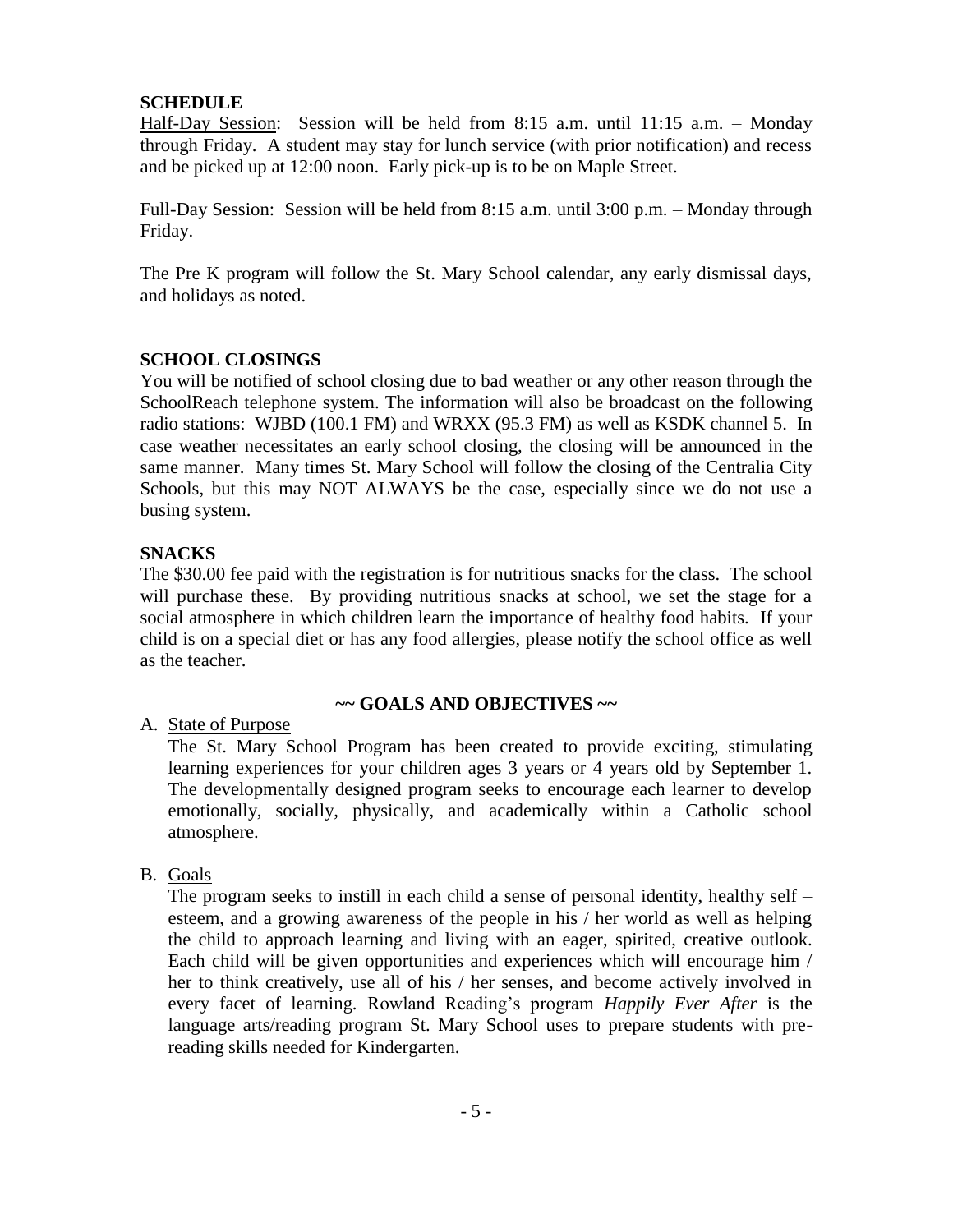# C. Objectives for Three Year Olds

# **General Preparatory Activities / Self-help**: will involve

- -- putting on shoes and tying laces
- -- developing manners
- -- cleaning up

#### **Math**: will involve

- -- counting from 0 30
- -- writing numbers  $0 5$
- -- shape reproduction
- -- sorting various items

#### **Language Arts**: will include

- -- listening skills
- -- encouraging the use of descriptive and rhyming words
- -- sequencing
- -- writing name making first letter capital, and the rest lower case
- -- writing the letters of the alphabet
- -- emphasis on correct grammar through modeling

## **Pre-reading**: will involve such skills as

- -- left right orientation
- -- completion of work
- -- follow more complex directions
- -- concept of book parts; such as, author and title

#### **Science**: will involve

- -- our bodies
- -- healthy habits; such as, brushing teeth and keeping self clean
- -- the seasons, names and identify differences
- -- natural world

#### **Social Studies**: will involve

- -- study of other cultures
- -- yesterday, today, and tomorrow concept
- -- general topics as: community helpers, family, transportation, etc.

#### **Creative Arts**: will include

- -- the use of a variety of art media
- -- creative development

#### **Motor Skills**: deals with

- -- gross motor skills including, but not limited to, catching and throwing balls, skipping, and organized games
- -- fine motor skills will include cutting on lines
- -- visual motor skills include using a variety of manipulatives to reproduce letters, numbers, and shapes
- -- puzzle activities

#### **Religion**: will include

- -- basic understanding of religious holidays
- -- knowledge that God made everyone special
- -- learning how to share, to get along with others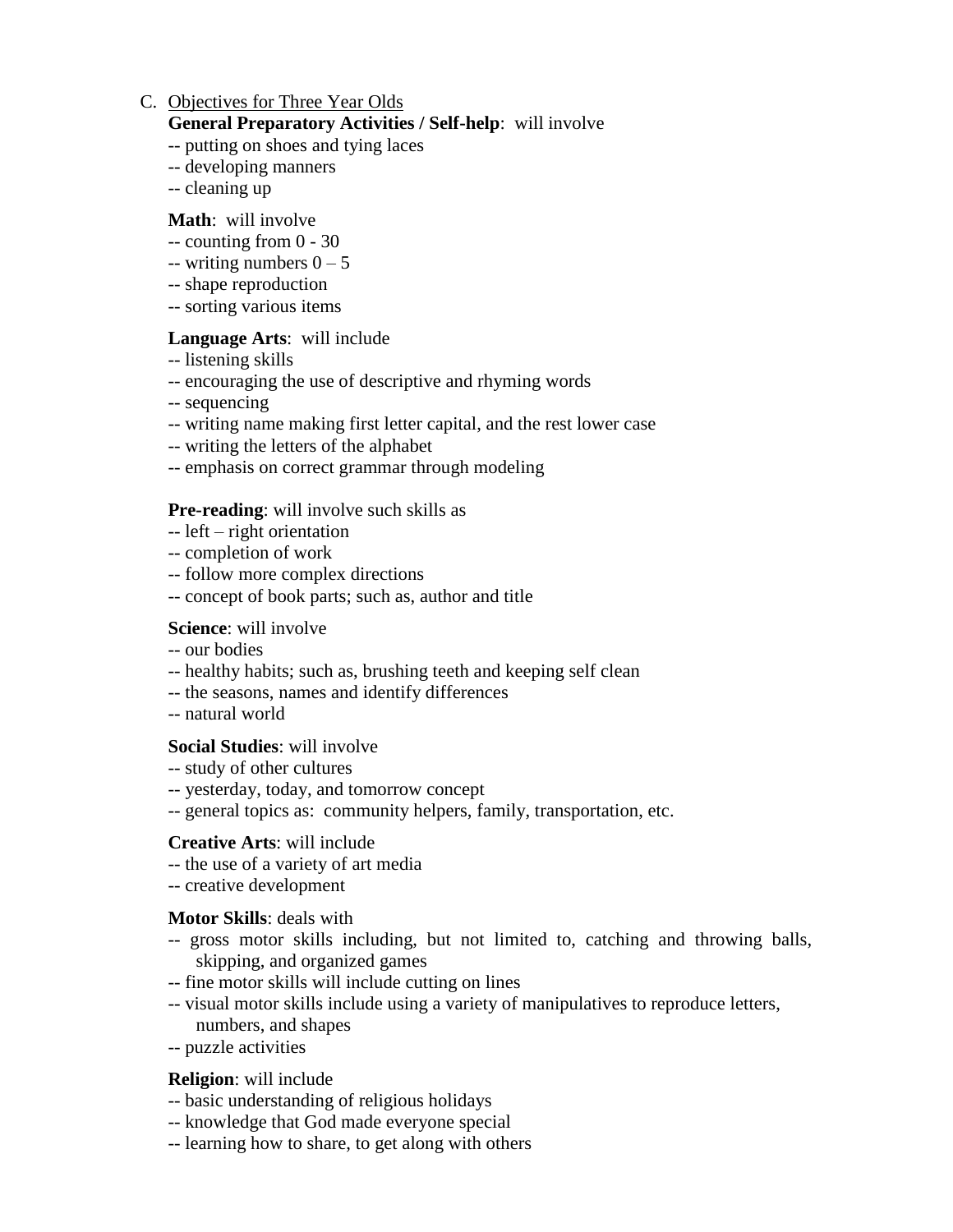**Music**: will include

- -- a variety of songs
- -- more complex songs
- -- organized dancing
- -- movement activities
- -- differences between loud and soft and fast and slow rhythms
- D. Means of Goal Achievement

Class time will include, but not be limited to

--learning centers: blocks, play-doh, small manipulatives, housekeeping, reading puzzles, farms, musical instruments, and various art media

- --table time as a group or individuals
- --group time: calendar, weather, stories, finger plays, and songs
- --parent involvement: encouraging reading, help in locating show and tell that coincide with class activities
- --field trips: park, community businesses, fine arts events, and nature walks
- --guest speakers
- E. Objectives for Four Year Olds (includes all the above with more complex skills and teaching)

# **General Preparatory Activities / Self-help**: will involve

- -- putting on shoes and tying laces
- -- developing manners
- -- organizing
- -- cleaning up

#### **Math**: will involve

- -- counting from 0 100
- -- writing numbers 0 10
- -- general measuring skills
- -- shape reproduction
- -- sorting various items

# **Language Arts**: will include

- -- listening skills
- -- encouraging the use of descriptive and rhyming words
- -- sequencing
- -- writing name making first letter capital, and the rest lower case; D'Nealian handwriting if ready
- -- writing the letters of the alphabet
- -- emphasis on correct grammar through modeling
- --letters of week sight words
- --phonics sounding words
- -- using complete sentences
- -- reading short books by end of year